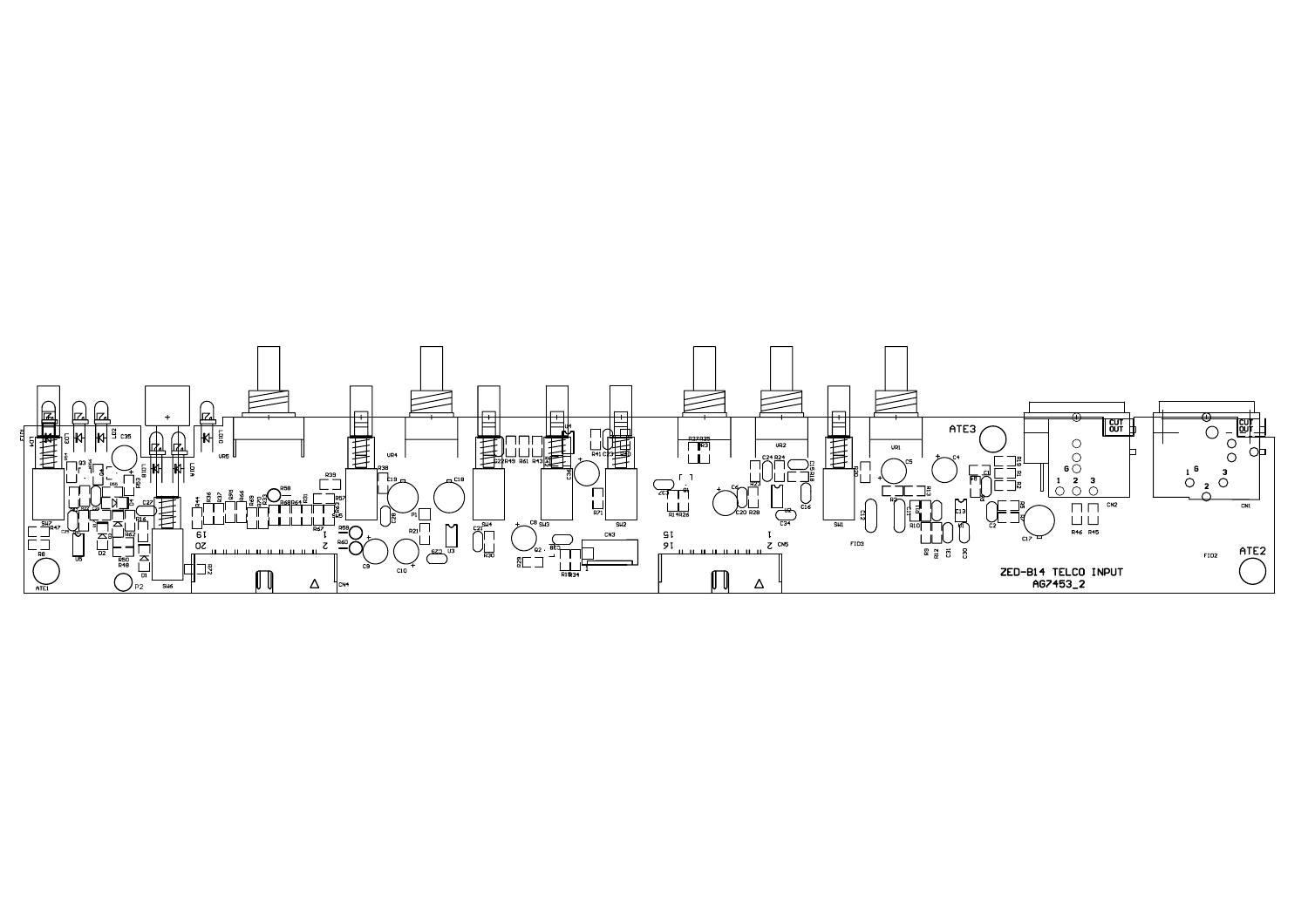

| ALLEN&HEATH SSUEL BY DATE SING<br>Kernick Industrial Estate, |  | NB 09/09/08<br>NB 22/12/08 |                   |  |  |          |                                               | TITLE:                        | ZED B14 TELCO INPUT          |  |
|--------------------------------------------------------------|--|----------------------------|-------------------|--|--|----------|-----------------------------------------------|-------------------------------|------------------------------|--|
| Penryn, Cornwall,<br>England. TR10 9LU                       |  | NB 10/02/09                |                   |  |  |          | <sup>*</sup> All parts to be RoHS Compliant * | PAGE:                         |                              |  |
| Tel: +44 (0)1326 372070<br>Fax: +44 (0)1326 370153           |  |                            | FILE: C7453 2.Sch |  |  | PRINTED: | 15:38:26  16-Feb-2009                         | $^\prime$ DRG No: $\rm C7453$ | ISSUE: $2$ SHEET: $0$ of $2$ |  |
|                                                              |  |                            |                   |  |  |          |                                               |                               |                              |  |

b

c

d

e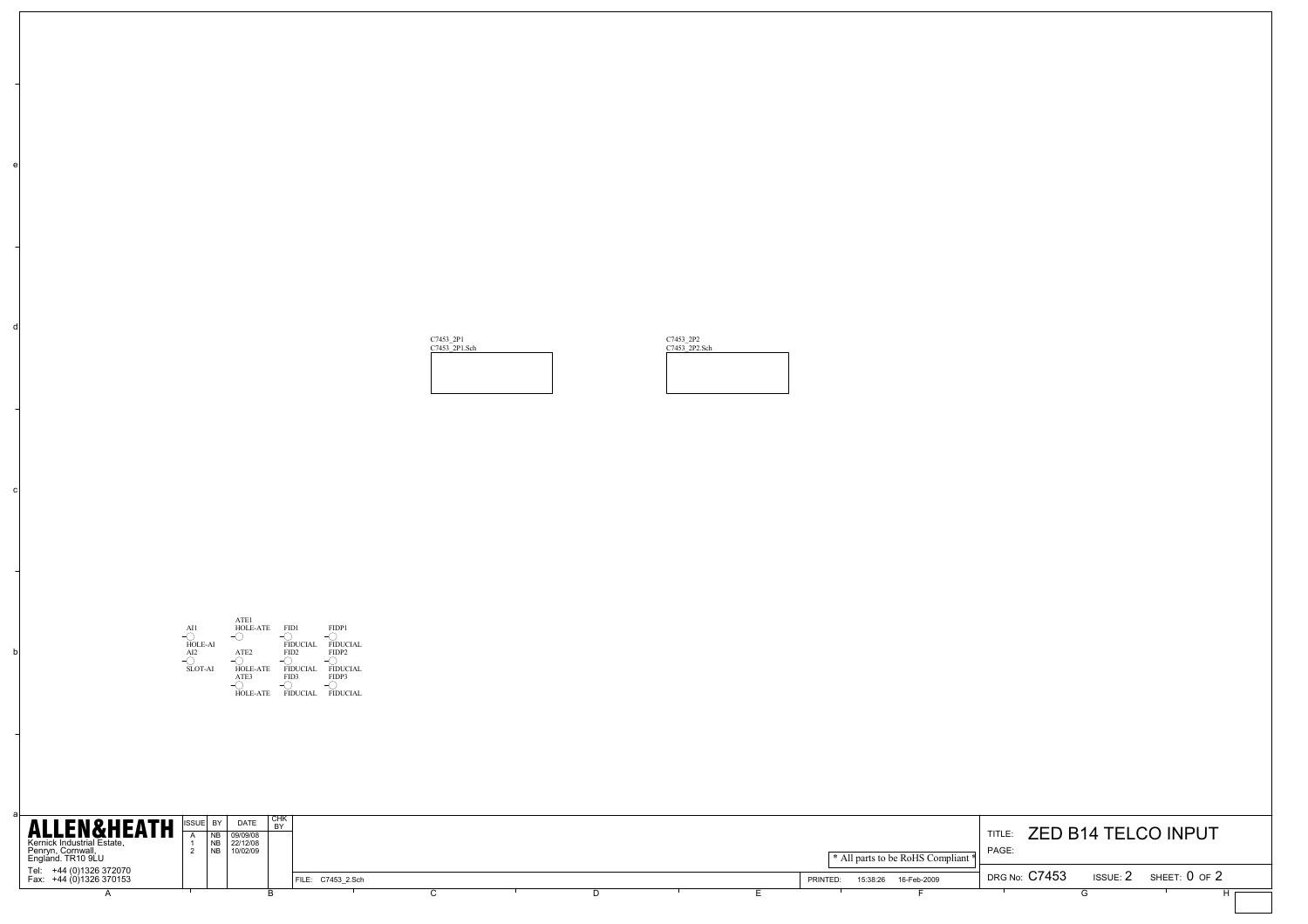